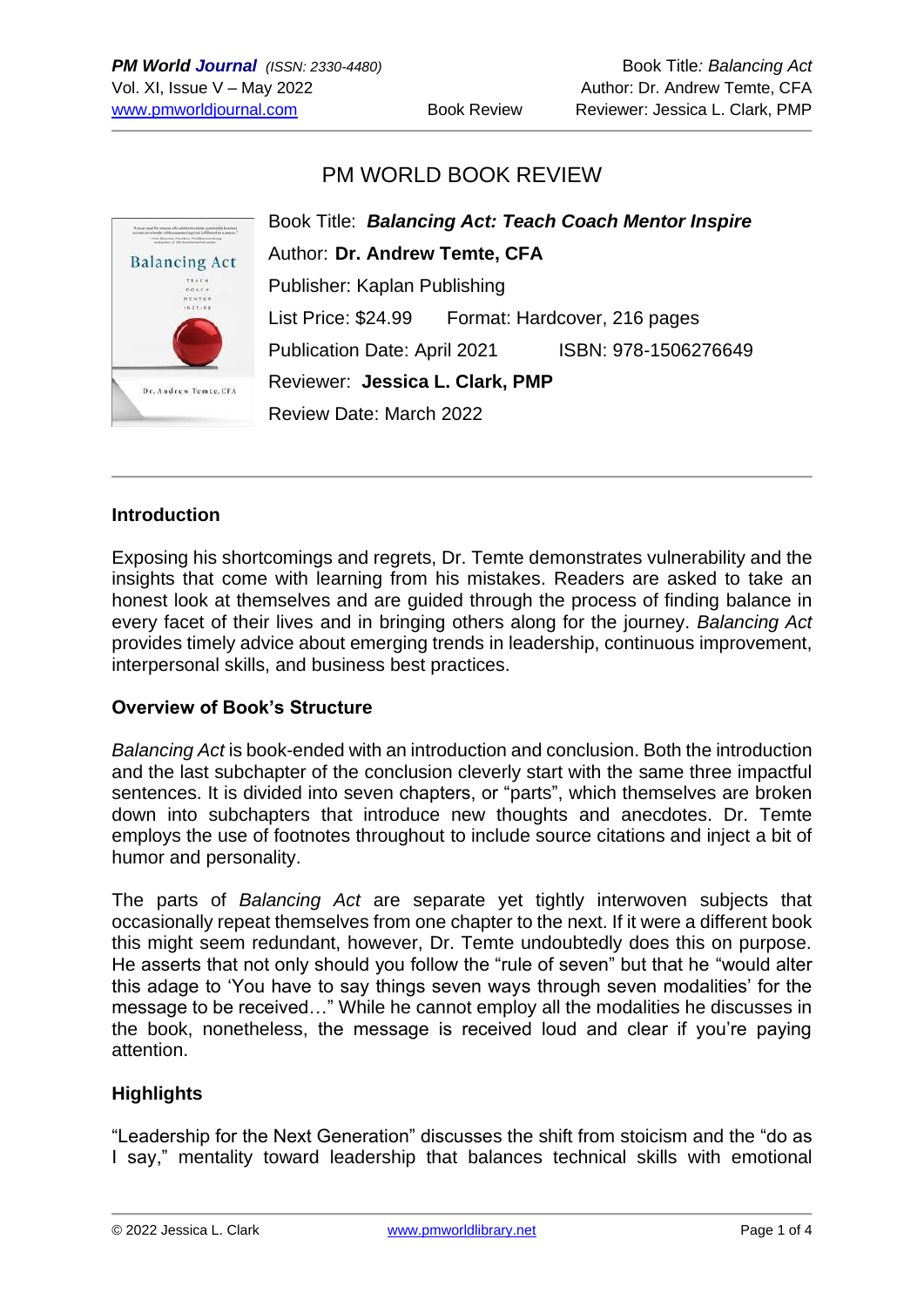intelligence. Dr. Temte describes how leaders both positively and negatively impact and influence others, and how a healthy culture makes people feel safe and engaged. He shares what he looks for in potential employees and how important it is to help them keep the enthusiasm and vigor with which they start.

In "Education and Lifelong Learning" we are encouraged to think globally and act locally, which becomes increasingly important as our already small world becomes more connected. Dr. Temte shares what he believes are the "Four Core Competencies of a Future-Ready Workforce," and posits that if we do not understand their importance we will be left behind.

"Effective Communication," is one of the essential skills every professional should have. We are told not to create our own narrative, and to listen and pay attention to the cues people give us. Dr. Temte takes us through how different personality types communicate in different ways.

In today's workplace, leaving your work life at work and your home life at home doesn't work. *Balancing Act* teaches us that we must embrace individuality and bring our "Whole Selves" to work every day. He offers us the words he lives by and asks us to create our own.

In "Alignment" Dr. Temte makes a brutal but accurate point that, "Trust is not the baseline assumption." As companies grow people retreat into their silos. Disparate values, technologies, and processes are clung to. To avoid this, transparency and accountability must be driven from the top to the bottom. Leadership and followership are discussed and how it is important to take on both personas - when appropriate.

"Leader Standard of Work," emphasizes the importance of ethical leadership and finding a balance between the bottom line and people. Dr. Temte makes timely observations about how distracted we all are and how we can become more focused and productive.

Lastly, *Balancing Act* uses the Covid pandemic as the perfect example of how crises are inevitable. We learn more about how an agile organization will fare best, and inversely why an unhealthy and rigid workplace will not.

### **Highlights: What I liked!**

"You are Responsible for Your Own Wake." In boating terms, the wake that a vessel produces has a significant effect on both the safety of others and on the surrounding environment. The bigger the boat, the more powerful the wake. If the boater is careless and irresponsible, they can put others in danger and damage sensitive ecosystems. When applying that as an analogy to leadership, consider the impact your interactions with others may have on them, those around them, and the organization.

I'm a firm advocate for lifelong learning and continuous personal improvement, so I am glad this is brought up frequently throughout *Balancing Act*. Unfortunately, I have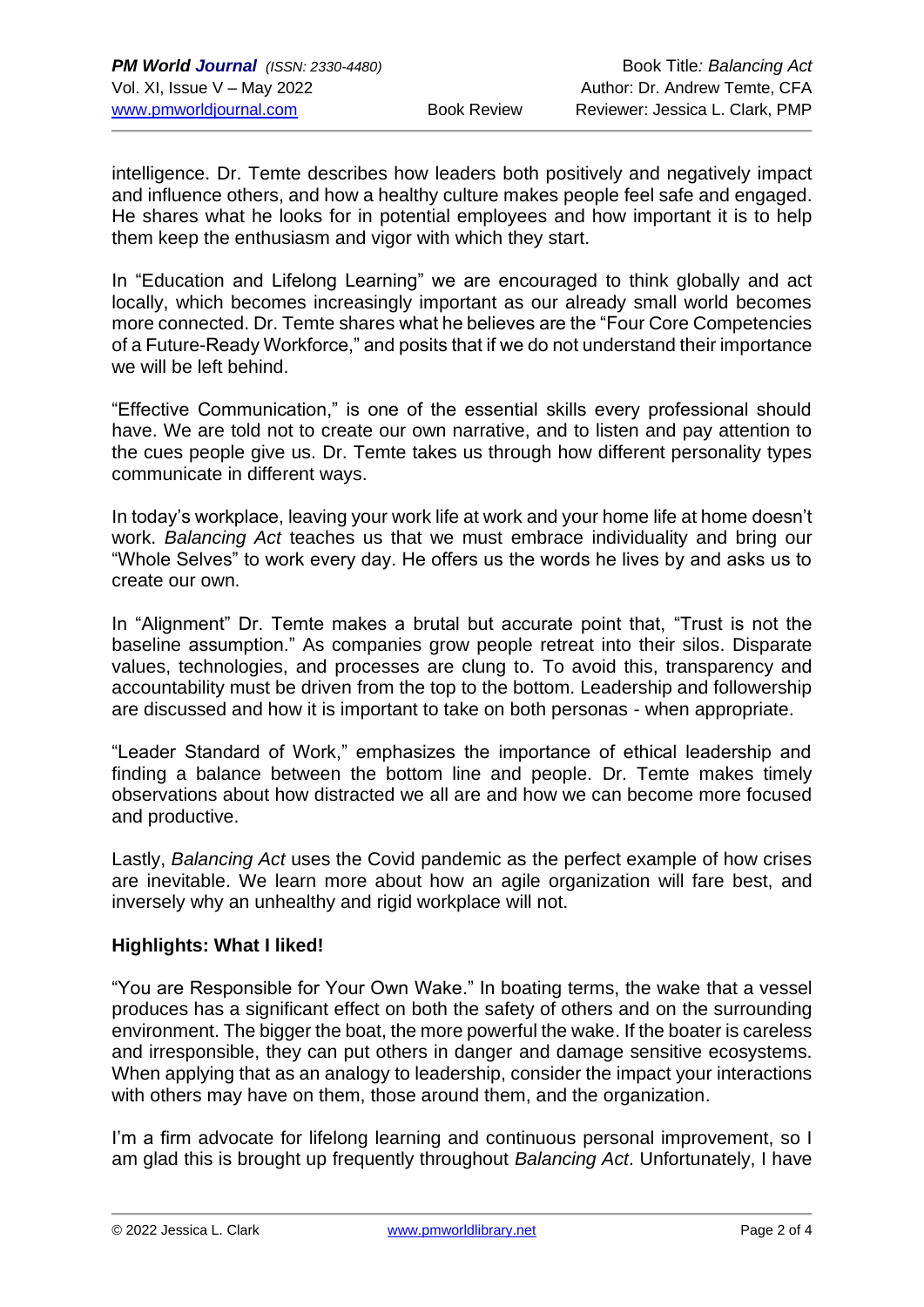seen what happens when leaders don't support, and even worse, discourage continued education and training for individuals and teams. It wreaks havoc in so many ways, and every one of those ways has a direct and observable impact. Not upskilling both technical and soft skills will make it impossible to stay relevant in the future.

In addition to adopting the continuous development of the self and others, it is invaluable to do the same for the organization as well. As Dr. Temte points out, "When you adopt a continuous improvement mindset, waste becomes visible everywhere, as do opportunities to improve even the most basic tasks and processes." I also appreciated his observations, hard facts, and advice on dealing with individuals in the organization who comprise the "clay layer," and are resistant to change.

Technology can be a force for good… and not so good. *Balancing Act* contains a subchapter "Why Email is the Worst." It is not outdated to believe that picking up a phone or getting on a video chat is a better option than email in most cases. Readers are given great advice on when an email is appropriate, and how to use it wisely to avoid miscommunication, adverse interactions, and waste.

As Dr. Temte himself has done, I also found myself asking several times, "If I had a time machine, what would I travel back and tell a young Me. What advice would I give myself to be a better leader and mentor?" I also pondered what red flags I would tell myself to look out for, to avoid moments in my career where the light in my own eyes was almost extinguished.

### **Who might benefit from the Book?**

Balancing Act is for anyone who works with people, regardless of their profession or position. I think it would be especially valuable for high schoolers, college students, and young adults entering the workforce because one doesn't need to be an executive or in management to be a leader. The sooner that the skills, values, and lessons Dr. Temte imparts upon his readers are harnessed and applied, the more likely the reader will be to thrive, be a champion for positive change, and inspire others to become their best "whole self."

### **Conclusion**

*Balancing Act* asks us to challenge our own narratives, increase our self-awareness, and learn from our experiences. Take the advice within the pages to heart. Doing so will improve readers' skills, help them to find balance, and influence others to do the same. We shouldn't expect the journey to be easy, "Balance is hard to achieve, and it needs constant attention to maintain." I recommend that readers show themselves grace through the process of introspection and while taking inventory of their successes and failures. As Dr. Temte so correctly says, "Reflecting on and learning from negative experiences is a necessary first step toward continuous improvement… it's a constant struggle – nobody has it perfectly figured out."